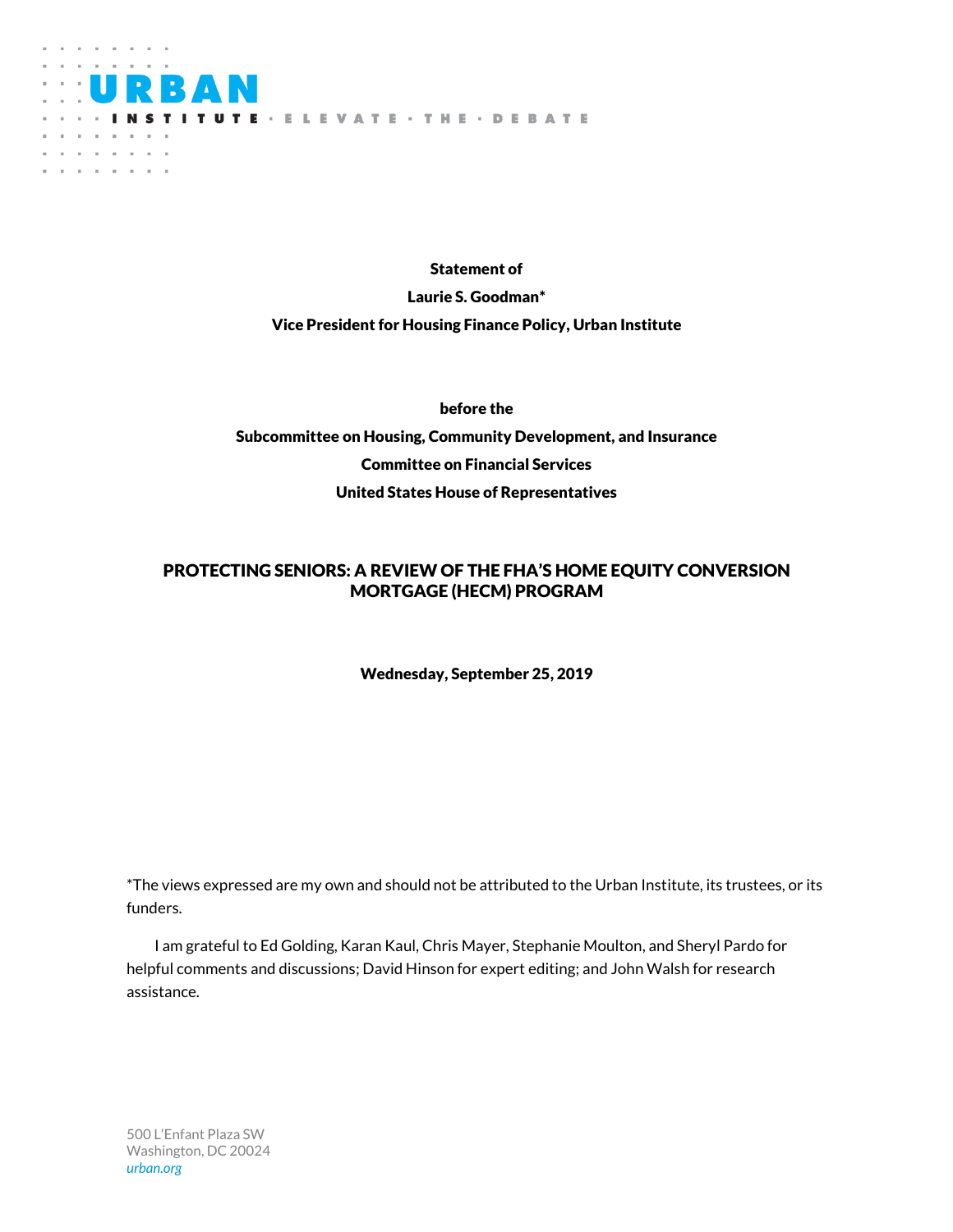Chairwoman Waters, Ranking Member McHenry, and members of the subcommittee, thank you for the opportunity to testify today. My name is Laurie Goodman, and I am the vice president for housing finance policy at the nonprofit Urban Institute, a leading research organization dedicated to developing evidence-based, nonpartisan insights that improve people's lives and strengthen communities. Urban's Housing Finance Policy Center provides timely, impartial data and analysis on public policy issues affecting the housing and housing finance markets. The views expressed are my own and should not be attributed to the Urban Institute, its trustees, or its funders.

I spent close to 30 years as a Wall Street mortgage-backed securities analyst. I left Wall Street to found the Housing Finance Policy Center about six years ago. Although we publish research on a wide range of housing finance issues, we go further to understand how those issues affect key segments of the US population, by age, race or ethnicity, gender, geography, and other characteristics. Over these past six years, we have published a sizeable body of research to examine the housing and housing finance needs of senior homeowners. A key question we have studied is how to make it easier for seniors to responsibly access home equity for a comfortable retirement.

Home equity is the most important asset for most homeowners, and the homeownership rate for seniors ages 65 and older is close to 80 percent. Moreover, in the next decade, the senior population share will grow, and a greater portion of these younger seniors will have forward mortgages, which will consume a large share of their limited retirement income. For these borrowers, tapping into home equity to pay off the forward mortgage will be even more important to ensuring a comfortable retirement, as it removes the burden of a monthly payment. Reverse mortgages are a critical home equity extraction vehicle for such borrowers, particularly less affluent ones. The Federal Housing Administration's (FHA's) Home Equity Conversion Mortgage (HECM) program is the dominant program in this space. In this testimony, I will discuss challenges in retirement financing, quantify the importance of home equity in the net wealth profile of US homeowners, discuss available equity extraction vehicles, and explain the HECM program's role. I will then suggest improvements to the program.

## **Challenges in Retirement Financing**

Retirement has already begun for baby boomers, the largest generation of seniors to date and a generation expected to live longer than previous generations. Yet, many of these retired and soon-to be-retired Americans lack the financial assets for a comfortable retirement. The most commonly held and valuable asset for most American families is their home. For many, home equity may be the only resource that ensures they have food, medicine, and other basics for a comfortable retirement. Tapping into home equity could also allow millions of seniors to age in place, rather than move into senior living facilities paid for by taxpayer dollars.

Older adults are less well set up for retirement than they believe. They overestimate their ability to earn income in retirement. A recent survey by the Employee Benefit Research Institute (EBRI) showed that 8 in 10 workers expect to work in retirement, but in reality, only 28 percent of retirees work for pay. In addition, many adults expect to work until age 65, but the median retirement age is 62. EBRI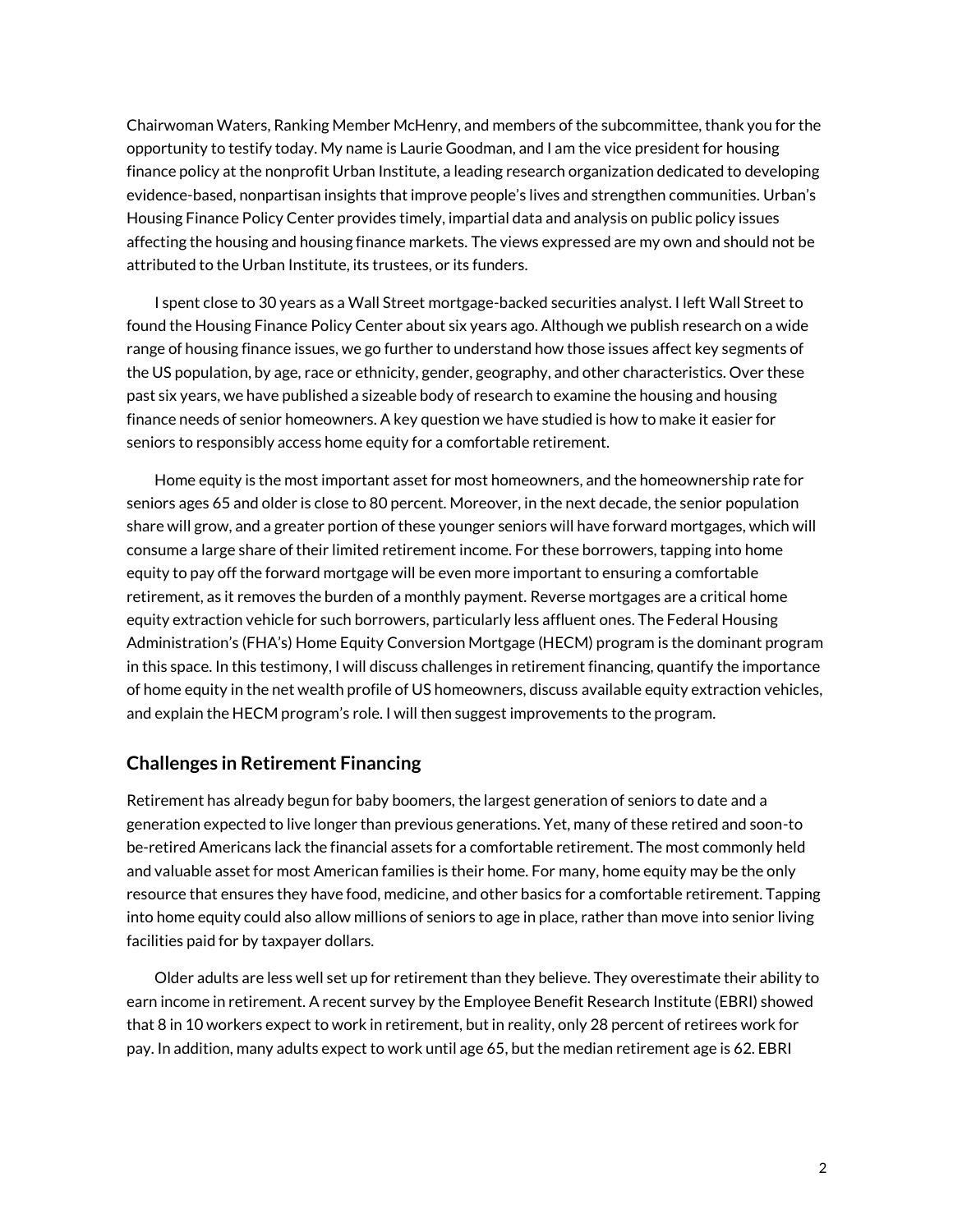found that 4 in 10 workers retire earlier than expected because of health or disability issues or a change in the structure of their organization, both of which are impossible to predict and plan for.<sup>1</sup>

In addition to earned income, there are three sources of retirement funding: personal savings, employer-sponsored pensions or retirement savings plans (including individual retirement accounts), and entitlement programs such as Social Security. A 2017 Government Accountability Office study found that 43 percent of seniors would have incomes below the federal poverty level absent Social Security.<sup>2</sup> The personal savings rate is down over the past four decades, from more than 13 percent in the early 1970s to 5.3 percent in 2017, and the shift from defined benefit to defined contribution plans has given workers less certainty about how much income they will have in retirement.

Although aging in place may not be optimal for everyone, <sup>3</sup> encouraging this solution—which is less costly than aging in a nursing home or long-term care facility—benefits seniors and taxpayers. A US Department of Housing and Urban Development (HUD) report estimates that nursing homes are more than three times as expensive as noninstitutional long-term care.<sup>4</sup> Tapping into home equity to make home repairs or pay off a forward mortgage can allow seniors to age in place.

## **Home Equity Is the Largest Component of Net Worth for Most Families**

More US households own their home than own financial assets such as retirement accounts, life insurance, stocks, and bonds. According to the Federal Reserve's 2016 Survey of Consumer Finances, 63.7 percent of households owned their primary residence, but only 52.1 percent had retirement accounts, 19.4 percent had cash-value life insurance policies, 13.9 percent had stocks, and 8.6 percent had savings bonds.<sup>5</sup> For most Americans, their principal residence is their most valuable asset, dwarfing the value of other assets. Per the 2016 Survey of Consumer Finances, the median value of the primary residence for homeowners was \$185,000. In contrast, the median value was \$60,000 for retirement accounts, \$8,500 for cash-value life insurance, \$25,000 for stocks, and \$1,000 for savings bonds.

Moreover, home equity is the largest source of net worth (assets minus debt) for most homeowners. According to the 2016 Survey of Consumer Finances, the median value of total assets (including housing) owned by homeowners of all ages was \$341,580. Median net worth was \$231,420. Net worth is a better measure of household financial health because it considers debt. Median home equity for homeowners was \$100,000 and was the largest component of median net worth. This reflects the fact that home prices have risen. Nationwide, even borrowers who purchased a home at the 2006 peak,

<sup>1</sup> Employee Benefit Research Institute (EBRI), *2019 [Retirement Confidence Survey Summary Report](https://www.ebri.org/docs/default-source/rcs/2019-rcs/2019-rcs-short-report.pdf?sfvrsn=85543f2f_4)* (Washington, DC: EBRI, 2019).

<sup>2</sup>Government Accountability Office (GAO), *[The Nation's Retirement System: A Comprehensive Reevaluation Is Needed](https://www.gao.gov/assets/690/687797.pdf)  [to Better Promote Future Retirement Security](https://www.gao.gov/assets/690/687797.pdf)* (Washington, DC: GAO, 2017).

<sup>3</sup>Karan Kaul, "American Seniors Prefer to 'Age in Place'—But What's the Right Place?" *Urban Wire* (blog), Urban Institute, June 3, 2019[, https://www.urban.org/urban-wire/american-seniors-prefer-age-place-whats-right-place.](https://www.urban.org/urban-wire/american-seniors-prefer-age-place-whats-right-place)

<sup>4</sup> "[Measuring the Costs and Savings of Aging in Place](https://www.huduser.gov/portal/periodicals/em/fall13/highlight2.html)," US Department of Housing and Urban Development, Office of Policy Research and Development, accessed September 20, 2019, [https://www.huduser.gov/portal/periodicals/em/fall13/highlight2.html.](https://www.huduser.gov/portal/periodicals/em/fall13/highlight2.html)

<sup>5</sup> Jessee Bricker, Lisa J. Dettling, Alice Henriques, Joanne W. Hsu, Lindsay Jacobs, Kevin B. Moore, Sarah Pack, John Sabelhaus, Jeffrey Thompson, and Richard A. Windle, *[Changes in US Family Finances from 2013 to 2016: Evidence](https://www.federalreserve.gov/publications/files/scf17.pdf)  [from the Survey of Consumer Finances](https://www.federalreserve.gov/publications/files/scf17.pdf)* (Washington, DC: Board of Governors of the Federal Reserve System, 2017).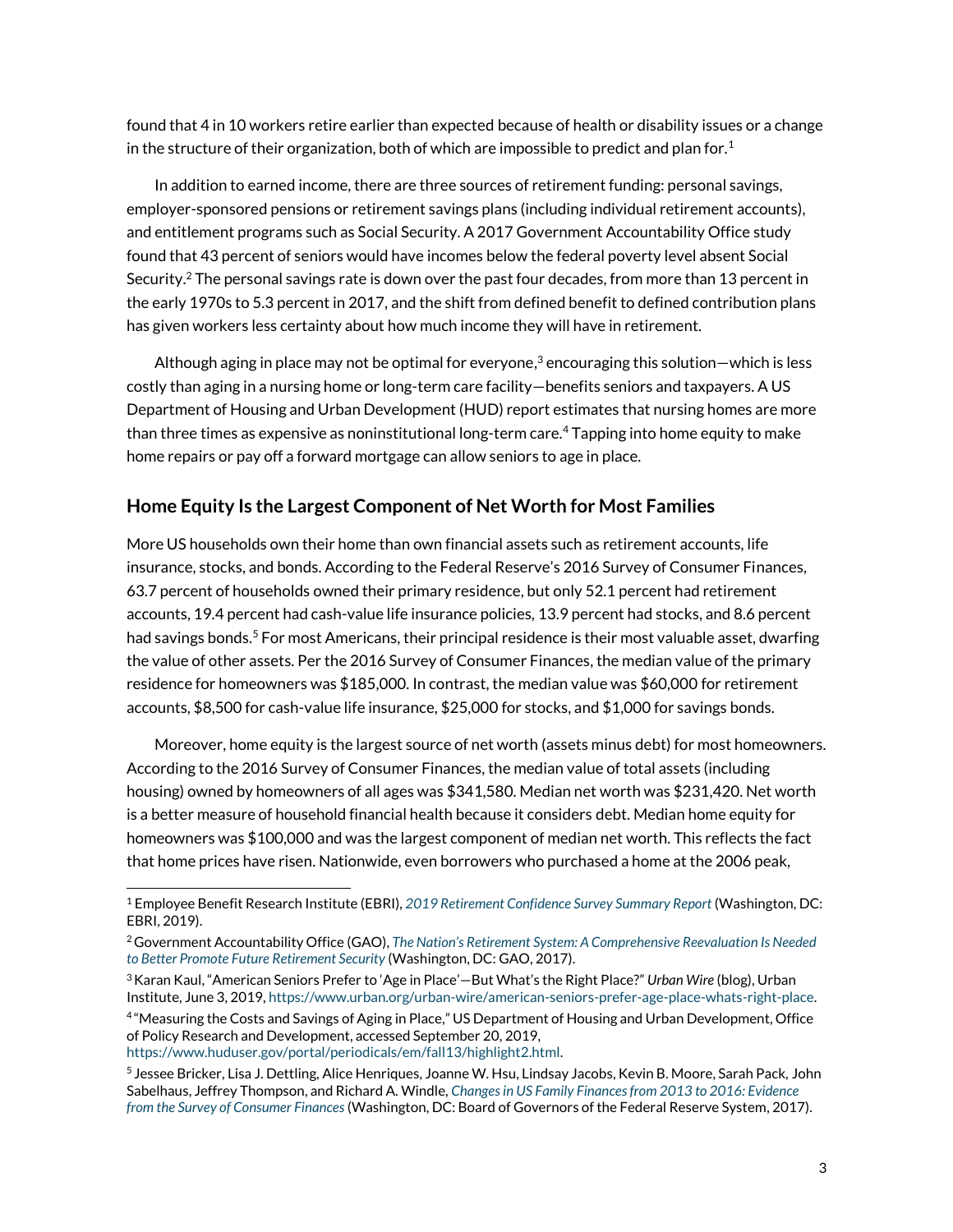before the financial crisis, have seen a 14.9 percent increase in home prices. And mortgages amortize over time, allowing homeowners to build equity by paying down principal.

Seniors are apt to have more home equity than younger people, in part because their homeownership rate is higher (figure 1). The homeownership rate in the second quarter of 2019 was 78 percent for seniors and 59.4 percent for 35-to-44-year-olds. Moreover, over the past 15 years, the homeownership rate has declined substantially for everyone younger than 65 but has declined only marginally for seniors. The homeownership rate is down 3.1 percent for seniors but is down 10 percent for 35-to-44-year-olds. And, on average, senior homeowners have more home equity than the rest of the population (figure 2), as they have benefited from home price appreciation and have built equity by paying down their mortgage for a longer time. Senior homeowners have a median net worth of \$319,250, 38 percent higher than the \$231,400 for all homeowners, and the median home equity for senior homeowners was \$143,400, 43 percent higher than the \$100,000 for all homeowners.

#### FIGURE 1



#### **Homeownership Rates, by Age**

**Source:** US Census Bureau. **Note:** Data as of the second quarter of 2019.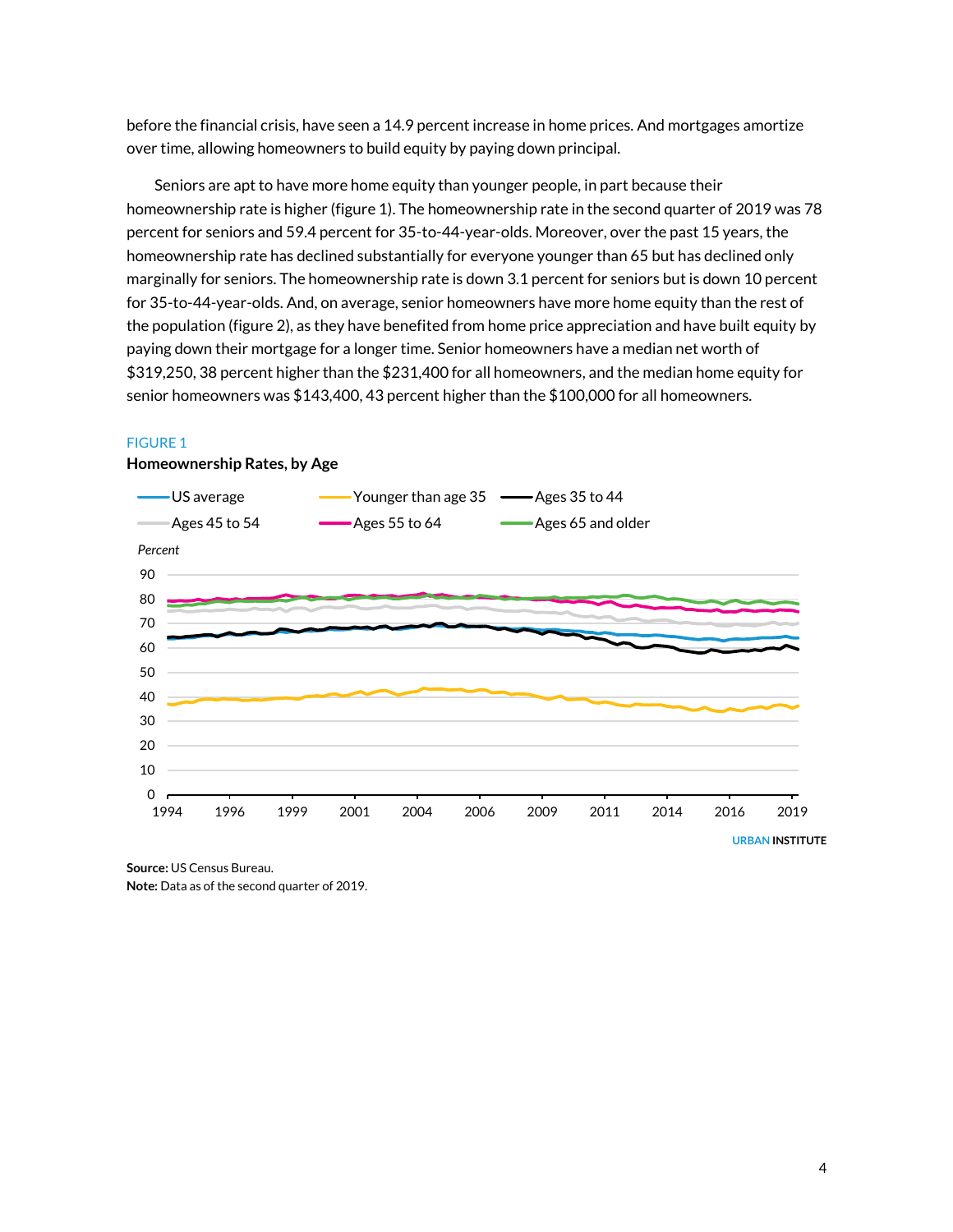## FIGURE 2 **Net Worth for Homeowners**



**URBAN INSTITUTE**

**Source:** Urban Institute calculations based on the 2016 Survey of Consumer Finances. **Note:** Renters have a net worth of \$5,200.

Home equity accounts for a larger share of net worth among black and Hispanic seniors than among white seniors. <sup>6</sup> Figure 3 shows median home equity, net worth, and income, by race or ethnicity, among seniors. Black and Hispanic households are behind on all three measures, but median home equity is a larger share of median net worth than it is for white households. The ratio of median home equity to median net worth is 40 percent for white households but is 64 percent for black households and 70 percent for Hispanic households.

## FIGURE 3

 $\overline{a}$ 



**2016 Wealth Measures for Senior Households, by Race or Ethnicity**

**Source:** Urban Institute calculations based on the 2016 Survey of Consumer Finances.

<sup>&</sup>lt;sup>6</sup> In this analysis, "white" refers to non-Hispanic white and "black" refers to non-Hispanic black.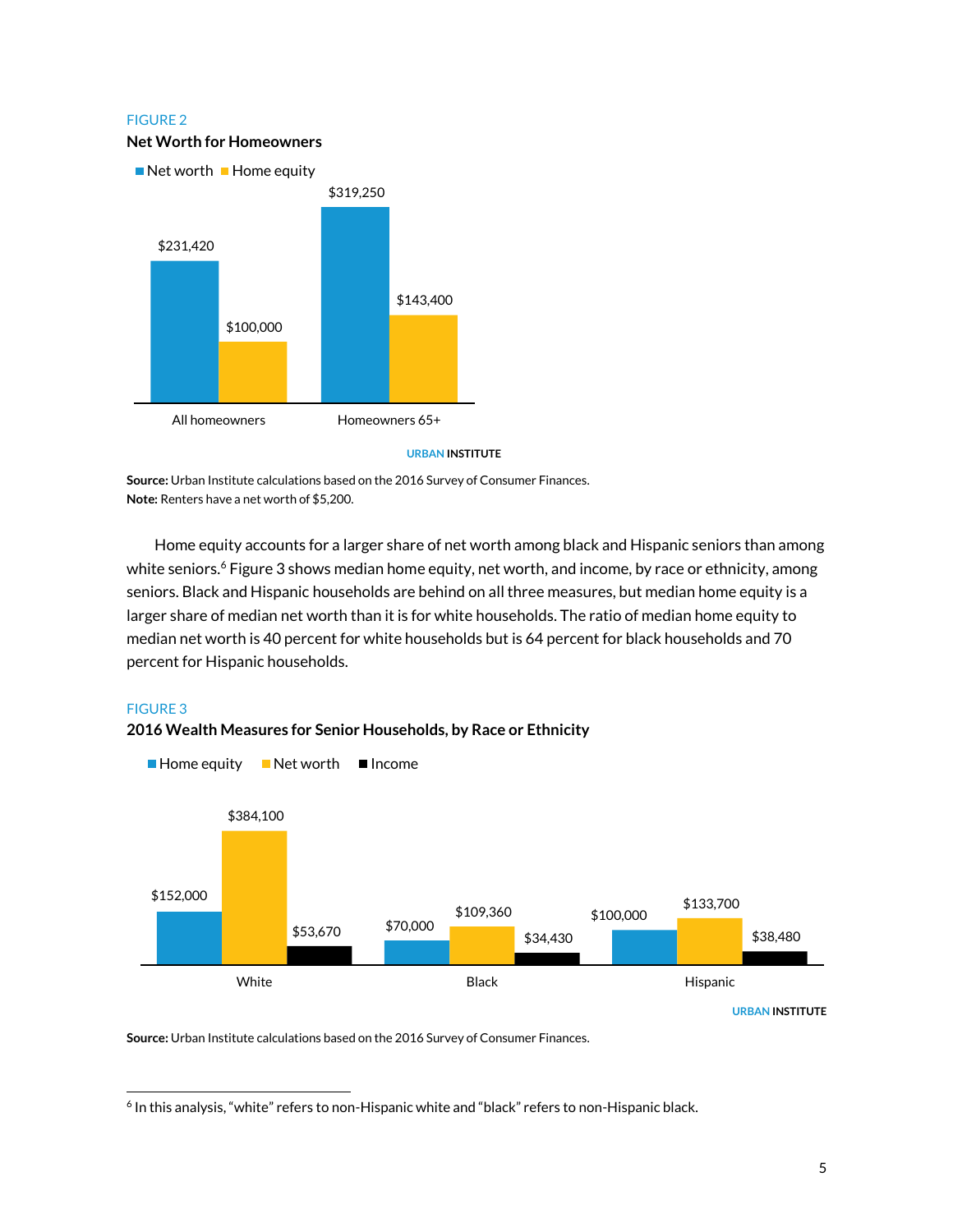## **The Importance of Tapping into Home Equity**

We estimate that 2.5 million to 4.5 million senior households, or 10 to 17 percent of the 26 million senior homeowning households, could benefit from a reverse mortgage or other vehicle to tap into home equity.<sup>7</sup> We assume that households with the greatest need to extract equity would be those with limited incomes and limited liquid assets but sizeable home equity. We further assume that before extracting equity, homeowners would spend down their liquid net worth. $^8$  Collectively, 3.3 million households (or 13 percent of the 26 million senior households) earn up to \$60,000 a year and have liquid net worth of less than \$50,000 and home equity of more than \$100,000. The combined home equity wealth of these households is more than \$775 billion. Even if we assume that households earning \$40,000 to \$60,000 a year are less likely to need to tap into home equity, that still leaves 2.5 million homeowning households earning less than \$40,000 (or 10 percent of the 26 million senior households), with a combined home equity wealth of more than \$600 billion. And if we assume only \$50,000 of home equity rather than \$100,000, the number of potential borrowers increases to 4.5 million (table 1).

## TABLE 1

 $\overline{a}$ 

**Estimating the Number of Senior Households with Home Equity but Limited Income** *Number of households*

|                                              | <b>Home Equity</b> |              |              |
|----------------------------------------------|--------------------|--------------|--------------|
| <b>Income</b>                                | >100,000           | $>$ \$50,000 | > \$25,000   |
| ≤ \$20,000                                   | 920,580            | 1.897.676    | 2.376.474    |
| $\leq$ \$40,000                              | 2,482,032          | 4.546.126    | 5,992,042    |
| ≤ \$60,000                                   | 3.292.709          | 5,716,358    | 7.495.296    |
| Aggregate home equity in billions of dollars |                    |              |              |
|                                              | <b>Home Equity</b> |              |              |
| <b>Income</b>                                | >100,000           | > \$50,000   | $>$ \$25,000 |
| ≤ \$20,000                                   | \$208              | \$283        | \$303        |

**Source:** Urban Institute calculations based on the 2016 Survey of Consumer Finances.

Even if the numbers in table 1 were adjusted downward for borrowing limits under the HECM program, which limits borrowing to 50 to 60 percent of a home's value, extracting this home equity could make a big difference in retirement quality for many seniors.

≤ \$40,000 \$781 \$562 \$724 \$781 ≤ \$60,000 \$773 \$964 \$1,034

<sup>7</sup> This analysis was taken from Laurie Goodman, Karan Kaul, and Jun Zhu, *[What the 2016 Survey](https://www.urban.org/research/publication/what-2016-survey-consumer-finances-tells-us-about-senior-homeowners) of Consumer [Finances Tells Us about Senior Homeowners](https://www.urban.org/research/publication/what-2016-survey-consumer-finances-tells-us-about-senior-homeowners)* (Washington, DC: Urban Institute, 2017).

 $8$  Liquid net worth is a measure of on-hand cash or savings that can be converted to cash quickly. Liquid net worth is financial assets minus student loans, installment loans, credit card debt, and other debt.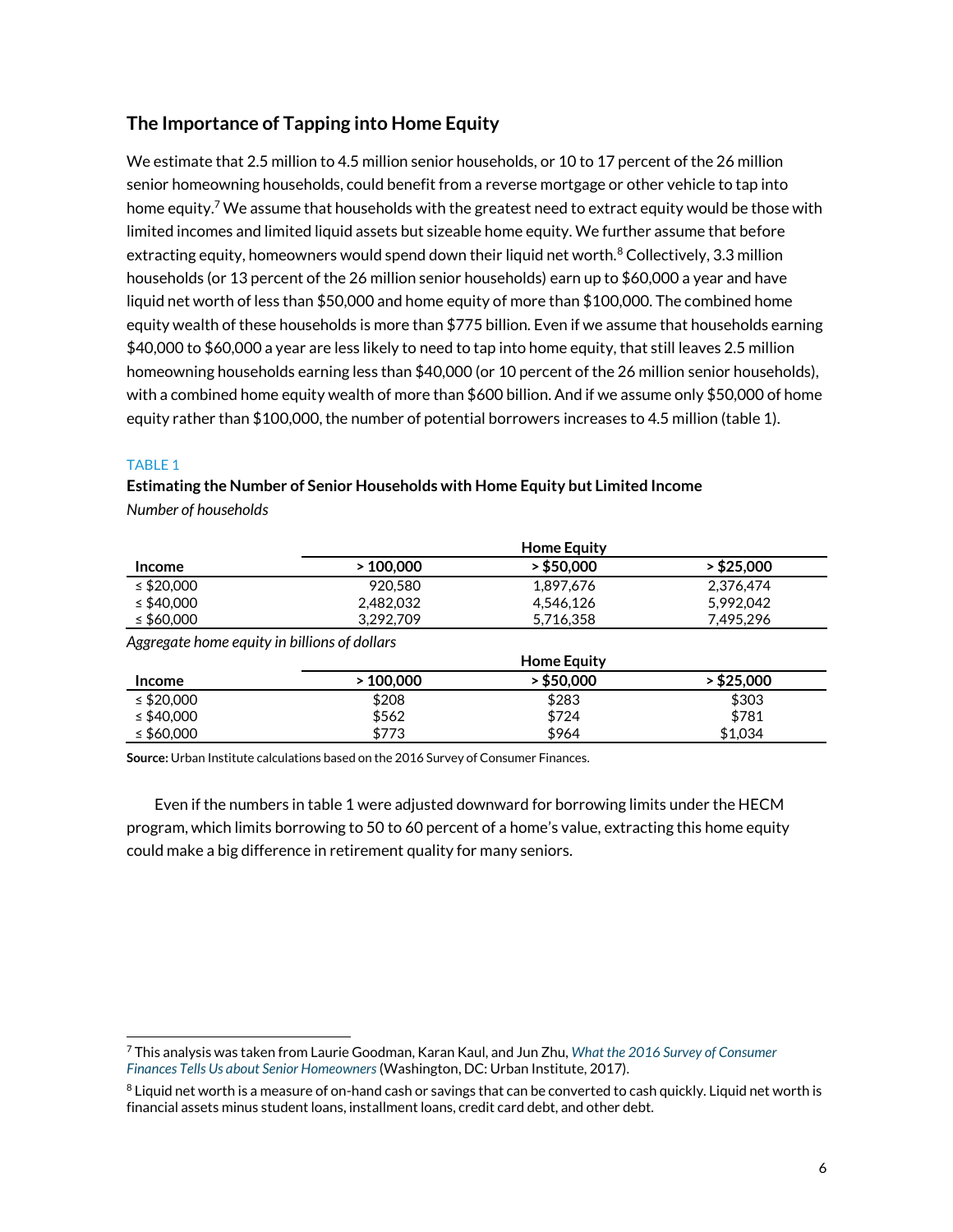## **Vehicles to Tap Into Home Equity**

The five main vehicles for extracting home equity, in order of popularity, are as follows:

- **A home equity line of credit, or HELOC,** is a line of credit, collateralized by the home, that the borrower draws as needed up to a set limit. The interest rate is generally adjustable rate, indexed to market interest rates.
- **A cash-out refinance** is a forward mortgage taken out on a home with an existing mortgage that replaces the existing mortgage and is larger than the remaining balance on the mortgage, so the borrower receives a cash payout of the difference between the old and new mortgages.
- **A home sale.**
- **A second mortgage** is a mortgage subordinated to the first mortgage. The money is taken out in a lump sum and repaid each month.
- **A reverse mortgage** is a loan in which the borrower has borrowed against the home's value. The borrower can receive a single up-front payment, a fixed monthly payment, or a line of credit. Unlike a forward mortgage, the borrower does not make monthly payments.

Despite the potential for home equity extraction to help millions of seniors in retirement, home equity extraction rates are low. According to the 2014 Health and Retirement Study, a biennial study of Americans ages 51 and older conducted by the University of Michigan, only 11.4 percent of owneroccupied households ages 65 and older had an active home equity loan, second mortgage, or HELOC at the time of the survey. In addition, during the two years before the 2014 survey, only 4.6 percent tapped into home equity by refinancing their mortgage (cash-out refinance), 1.8 percent accessed equity by selling their home, and 0.9 percent extracted equity through a reverse mortgage.

## FIGURE 4



## **Share of Homeowners Ages 65 and Older Who Extracted Home Equity, by Strategy**

#### **URBAN INSTITUTE**

**Source:** 2014 Health and Retirement Study.

**Notes:** HELOC = home equity line of credit. For home equity loans, home equity lines of credit, and second mortgages, the shares correspond to respondents reporting having one of these three products active at the time of the survey. For the other categories, this period of coverage was the prior two years.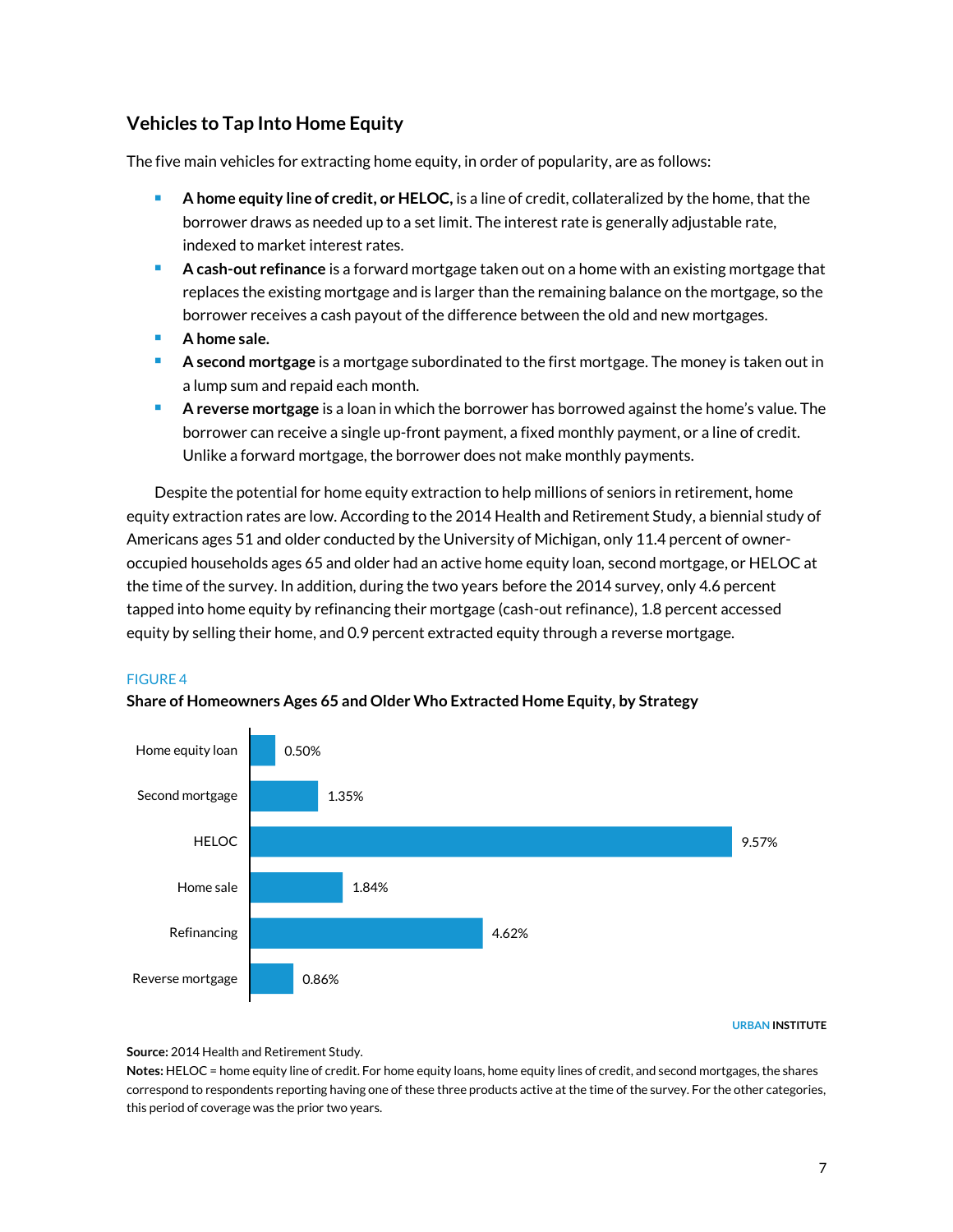The financial characteristics of borrowers in the Survey of Consumer Finances dataset who extracted home equity indicate that HELOC borrowers are more affluent than borrowers who extract equity through a cash-out refinance or a second mortgage. The average net worth of a HELOC borrower age 65 or older is \$561,450, versus \$142,750 for a borrower who uses a cash-out refinance or a second mortgage. The annual income of a HELOC borrower is \$73,922 versus \$39,493 for a borrower using cash-out refinancing and \$47,594 for a borrower taking out a second or third mortgage.

The financial characteristics of borrowers taking out HECMs are weaker than those of borrowers who use any of the other equity extraction vehicles. Moulton and coauthors do a deep dive into the characteristics of borrowers taking advantage of HECMs, HELOCs, cash-out refinances, and home equity loans. They show that reverse mortgage borrowers tend have much lower incomes, less than half of those who took advantage of other equity extraction vehicles. HECM borrowers have considerably lower credit scores, more credit card debt, and more debt more than 60 days past due. $^9$ 

Low-income borrowers rarely qualify for HELOCs or other loans that require a monthly payment. Moreover, HECMs were historically not underwritten from a credit perspective. In 2015, a financial assessment was introduced for the first time, and its purpose was to determine whether the borrower had the "willingness and ability" to meet the loan's financial obligations, specifically the obligations to make tax and insurance payments. Borrowers who do not meet the minimum credit requirements are not turned away from the program, but they are required to have a set-aside to meet these tax and insurance payments.

## **Tapping Into Home Equity Will Become More Important Going Forward**

The importance of tapping into home equity will grow because of large increases in the number of seniors and the higher share of younger seniors who will have a mortgage at retirement.

Thus far, I have focused on the finances of today's seniors (and relied heavily on 2016 data). Demographic trends suggest that the number of seniors will grow considerably over the next decade. The 2017 Census Bureau population projections has the number of seniors increasing from 71 million in 2016 to 106 million by 2030.<sup>10</sup> The senior population share will rise from 22 percent in 2016 to 30 percent by 2030. If we look only at adults, ages 20 and older, the senior population share rises from 29 percent in 2016 to 39 percent in 2030. These are individual projections, not household projections, and include both homeowners and renters, but they illustrate a massive increase in the number of seniors. In earlier projections, Rolf Pendall, Jun Zhu, and I show that seniors should make up 33 percent of total

<sup>9</sup> See Stephanie Moulton, Donald R. Haurin, Samuel Dodini, and Maximilian Schmeiser, "How Home Equity Extraction and Reverse Mortgages Affect the Credit Outcomes of Senior Households," Working Paper 2016-351 (Ann Arbor: Michigan Retirement Research Center, 2016).

<sup>10 &</sup>quot;2017 National Population Projections Tables, Table 3: Detailed Age and Sex Composition of the Population," US Census Bureau, last updated September 6, 2018, [https://census.gov/data/tables/2017/demo/popproj/2017](https://census.gov/data/tables/2017/demo/popproj/2017-summary-tables.html) [summary-tables.html.](https://census.gov/data/tables/2017/demo/popproj/2017-summary-tables.html)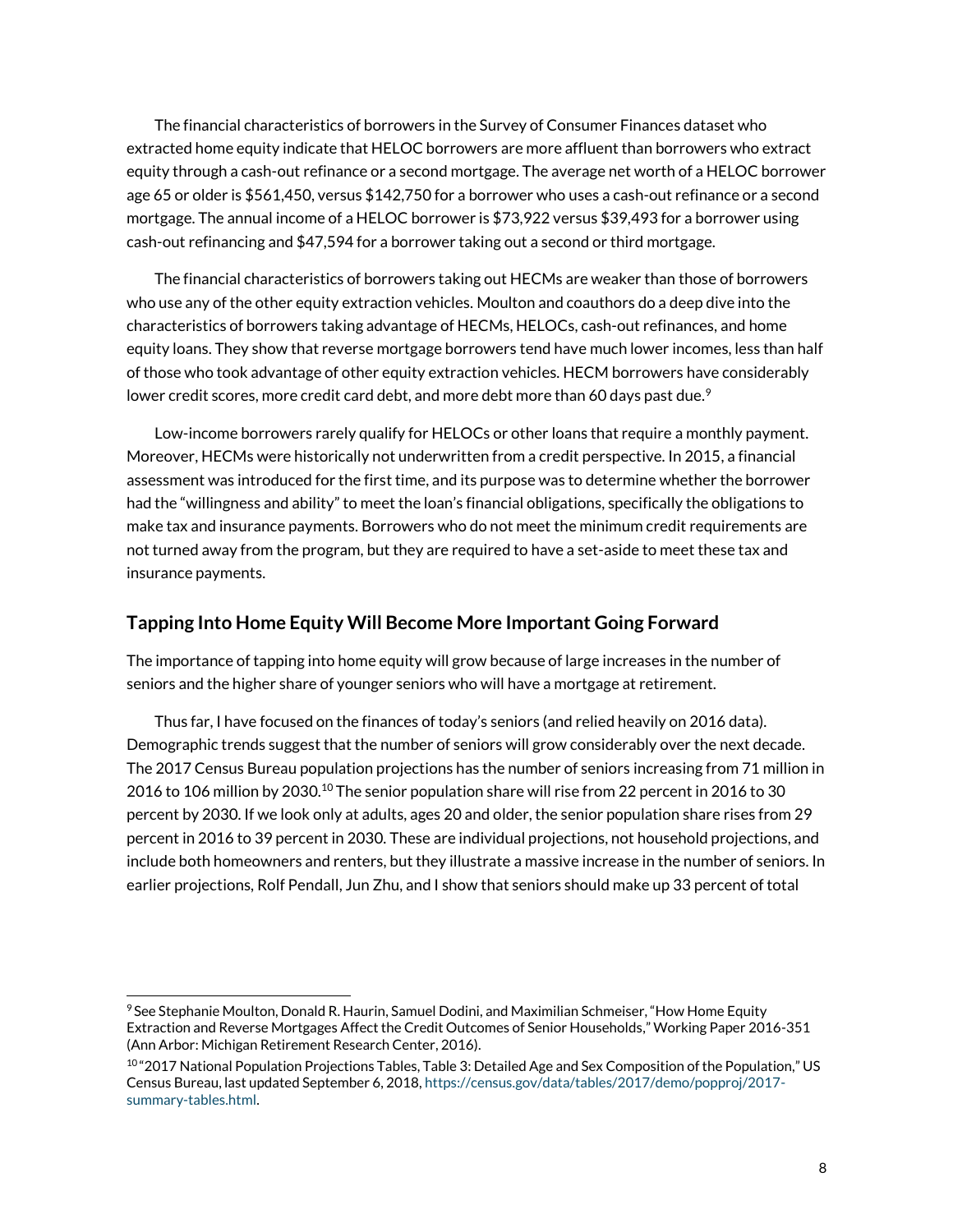households by 2030, up from 22 percent in 2010. They will make up about 39 percent of all homeowning households by 2039, up from 26 percent in 2010.<sup>11</sup>

In addition to the increased number of seniors and the increased senior population share, younger seniors are more apt to enter retirement with a mortgage than older seniors. In 2016, 41 percent of homeowners ages 65 and older had a mortgage on their primary residence, compared with 21 percent in 1989. The median outstanding debt has risen from \$16,793 to \$72,000, adjusted for inflation. Figure 5 shows the breakdown by age for these metrics. Many households carrying mortgage debt into retirement will likely not be able to afford monthly payments and could access liquidity and smooth consumption with a reverse mortgage.

#### FIGURE 5A



**Share of Senior Homeowners with a Mortgage**

FIGURE 5B

 $\overline{a}$ 





**Source:** Urban Institute calculations based on the 2016 Survey of Consumer Finances. **Note:** Data are in 2016 constant dollars.

<sup>11</sup> Laurie Goodman, Rolf Pendall, and Jun Zhu, *[Headship and Homeownership: What Does the Future Hold?](https://www.urban.org/research/publication/headship-and-homeownership-what-does-future-hold)* (Washington, DC: Urban Institute, 2015).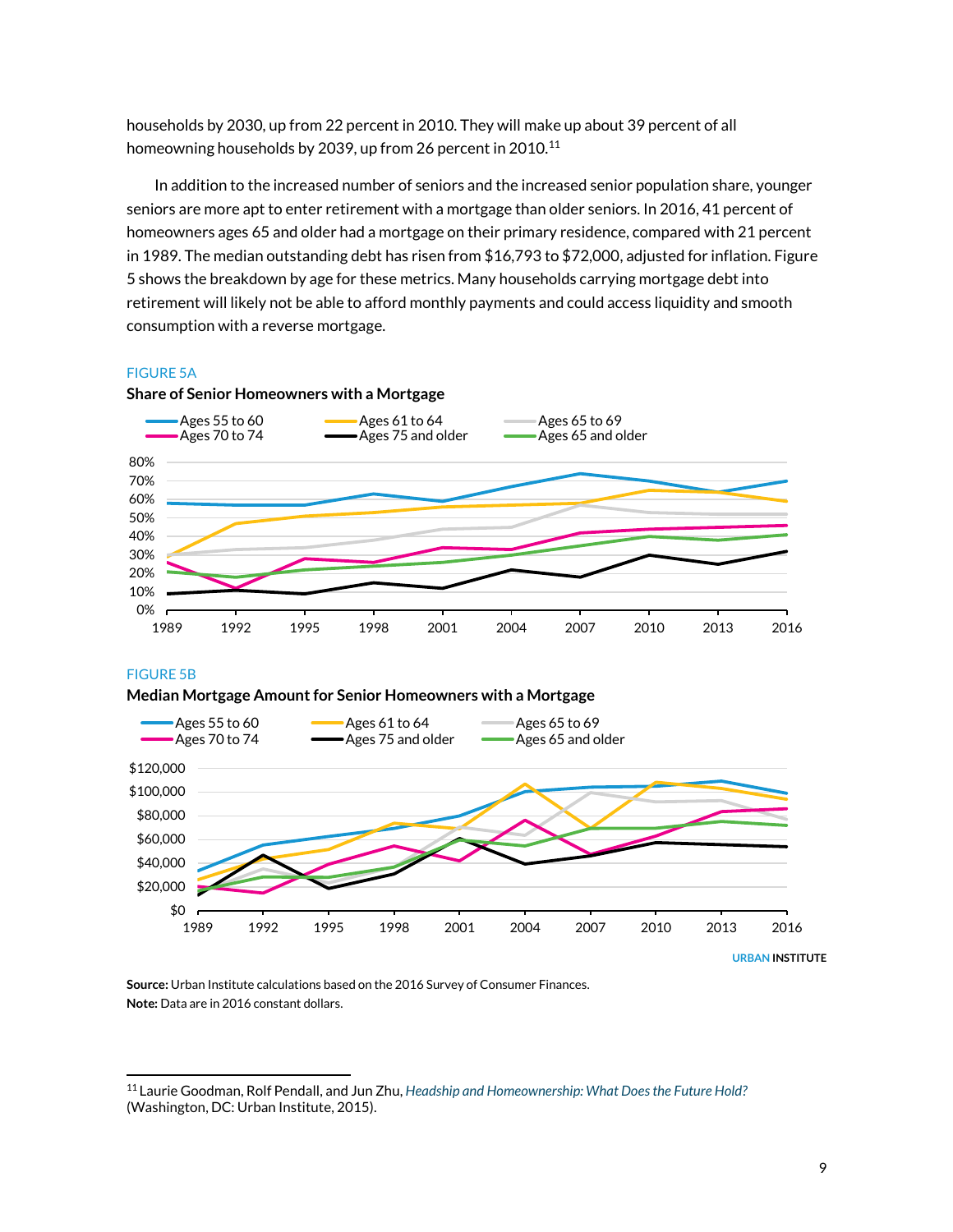## **Insights from Fannie Mae Survey Data**

With so many low- and moderate-income households retiring with mortgage debt and limited savings, one would expect reverse mortgage products to be used more frequently. Why is this not the case? In the second quarter of 2016, the Fannie Mae National Housing Survey surveyed seniors ages 55 and older on familiarity and willingness to use various methods to tap into home equity. The nearly 1,000 respondents were 55 and older, and responses were weighted to make them reflective of census population data by gender, race or ethnicity, income, and education.

Thirty-seven percent of respondents were very concerned or somewhat concerned about their personal financial situation in retirement. This share was 43 percent among homeowners with a mortgage. Fifty-two percent of 55-to-64-year-olds with a mortgage were concerned about their personal financial situation in retirement.

Even so, close to 90 percent said they we not very interested or not at all interested in taking equity out of their home. Nineteen percent wanted to save it to give to their children or heirs, 10 percent wanted to save it for an emergency, 30 percent did not need the money, 36 percent did not want to have debt, and 7 percent did not have enough income to quality for additional debt.

When asked what home equity extraction methods people are familiar with, 49 percent said they were familiar with a reverse mortgage, 62 percent were familiar with a home equity loan or line of credit, 36 percent were familiar with a cash-out refinance, and 23 percent were familiar with none of these.

When asked what method they would use if they were going to extract equity, 35 percent said they would sell their home and purchase a less expensive one, and 16 percent said they would take out a home equity loan or home equity line of credit. Only 6 percent said they would use a reverse mortgage.

When those familiar with reverse mortgages were asked about their concerns, 20 percent said they were afraid of getting scammed, 12 percent thought they were too costly, 11 percent were worried their family would not be able to stay in the home, and 9 percent thought reverse mortgages were too difficult to understand.

## **Recommendations to Improve the HECM Program**

Given the financial shortfall many will experience in retirement and the enormous amount of existing home equity, increasing the use of and addressing concerns about reverse mortgages is important. Our policy recommendations fall into three categories:

- **EXECUTE:** improve reverse mortgage financial literacy
- simplify reverse mortgage product design, lower costs for safer products, and encourage innovation
- redesign programs to reduce foreclosure frequency and loss severity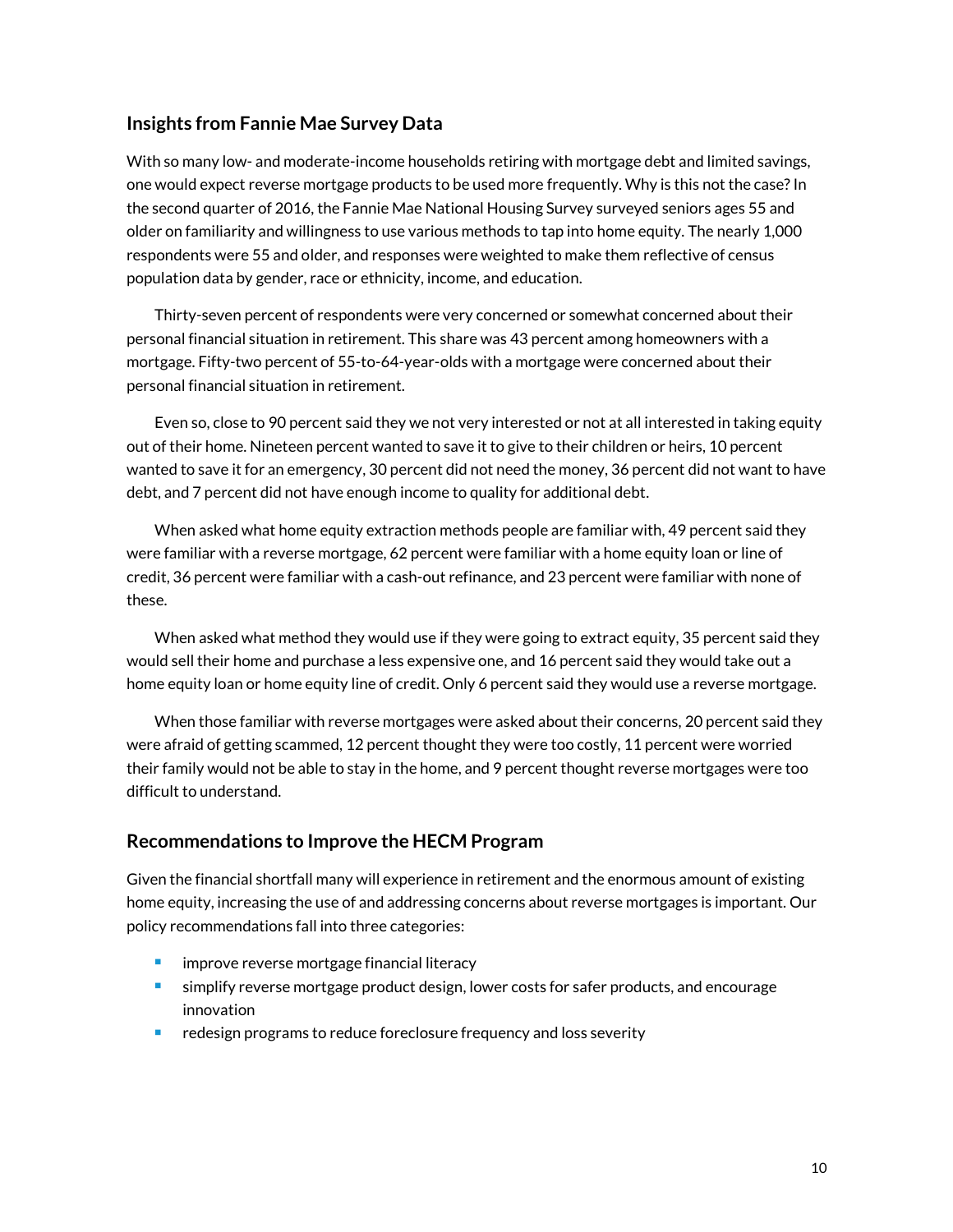## *Improve Reverse Mortgage Financial Literacy*

Reverse mortgages are complex, but so are many other financial products, such as stocks, bonds, and insurance. These other financial instruments do not suffer the same financial literacy issues that reverse mortgages do. Why?

First, the complexity of reverse mortgages has been exacerbated by fraud and misinformation. A Consumer Financial Protection Bureau review of reverse mortgage advertisements and focus group impressions of those advertisements revealed that consumers did not even know that reverse mortgages were loans because ads either did not include interest rates and repayment terms or included them in the fine print. Other consumers pointed out that such phrases as "government insured" and "government-backed program" led them to believe reverse mortgages are a federal government benefit (similar to Medicare).<sup>12</sup> And in the Fannie Mae survey cited above, the top answer for avoiding reverse mortgages was a fear of being scammed.

Second, consumers typically do not think about tapping into home equity in general, or reverse mortgages in particular, until retirement or later. As a result, the level of knowledge about these products is low before retirement. In contrast, the public is more familiar with banking, investment, and insurance products, as they have been exposed to them from a younger age.

#### **Suggestion 1: Include Home Equity in Financial Planning**

Financial planning has historically included only financial wealth and ignored housing wealth, even though most people have more of their assets in housing wealth than in financial assets. Financial planners and advisers are not trained in and often do not know much about products that allow the client to tap into home equity, making them more reluctant to endorse them. In addition, financial advisers cannot be legally compensated for recommending reverse mortgages because the Real Estate Settlement Procedures Act prohibits people without a mortgage license from being paid on a mortgage transaction.<sup>13</sup> Even if financial advisers know about reverse mortgages, it does not make sense for them to take the risk that one of their associates uses a client's home equity inappropriately when there is no compensation.

Addressing this is complicated. We certainly do not want financial planners getting compensated to put seniors into inappropriate products. But if information about tapping into home equity were included in the financial planning certification procedure, rules were put in place about what the financial planner can and cannot say, and compensation were limited, it would be advantageous to the customer. First, the information would help people think more holistically about retirement. Reverse mortgages could be an alternative to selling stocks in a bad market. They could be more favorable than incurring penalties on withdrawing assets from individual retirement accounts. If an older adult is selling one home and buying another, financing the new home partially with a reverse mortgage can free up cash for daily living expenses. Moreover, the more homeowners know about their options, the less susceptible they are to scams.

<sup>&</sup>lt;sup>12</sup> Consumer Financial Protection Bureau (CFPB), "A Closer Look at Reverse Mortgage Advertisements and [Consumer Risks](https://files.consumerfinance.gov/f/201506_cfpb_a-closer-look-at-reverse-mortgage-advertising.pdf)" (Washington, DC: CFPB, 2015).

<sup>13</sup> Real Estate Settlement Procedures Act, 12 U.S.C. §2601–617 (1974).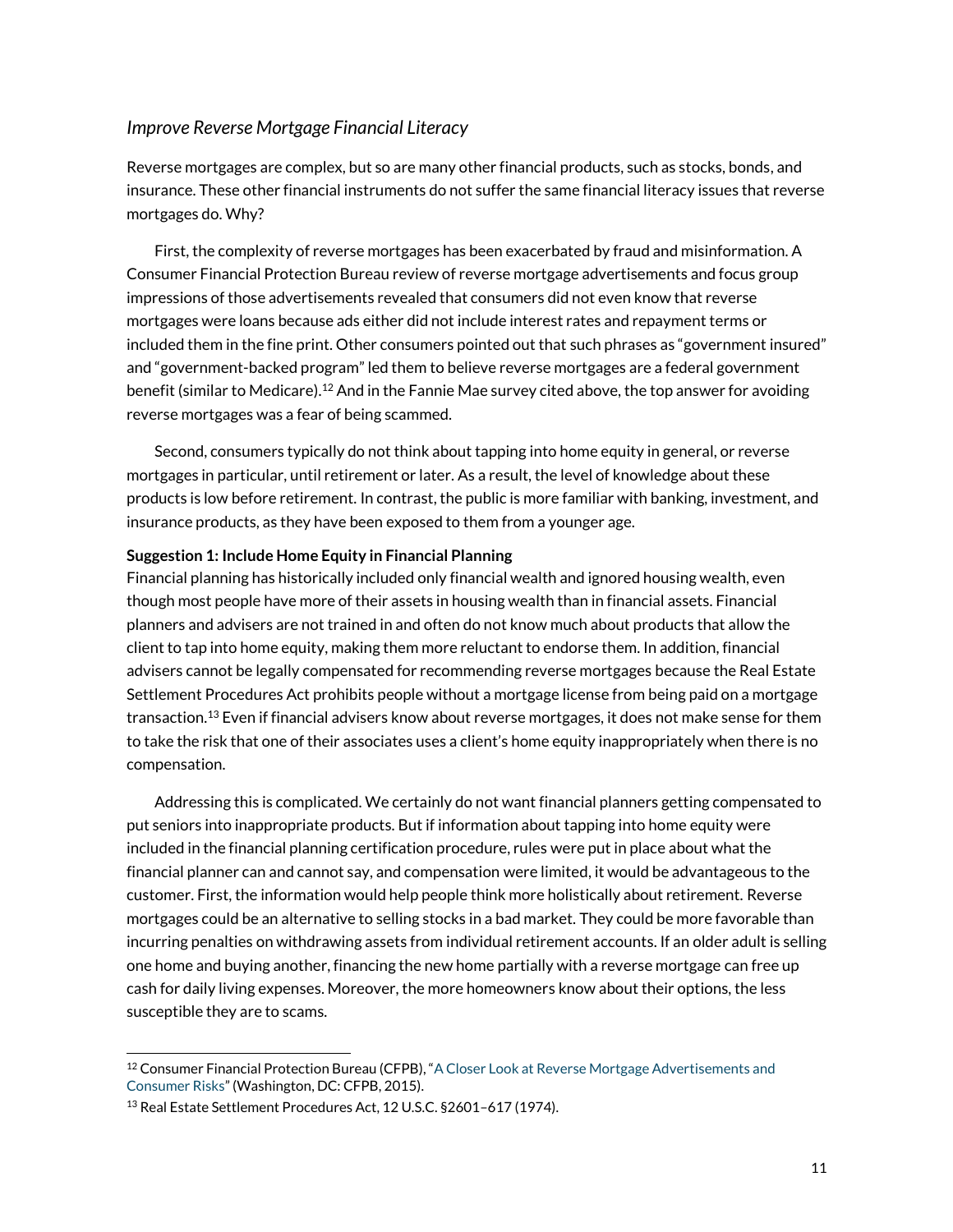A short-term fix may be for the Social Security Administration to provide education and outreach to seniors. The Social Security Administration, which touches most seniors and retirees, could disseminate information on how reverse mortgages could work with Social Security benefits to improve financial security. For example, for a person who would elect early Social Security benefits, tap into home equity at age 62, and elect a later Social Security draw could be better off in the long run.

### **Suggestion 2: Improve Reverse Mortgage Counseling**

Currently, counseling by an independent third-party counselor approved by HUD must be completed before a lender processes a reverse mortgage application. The counseling includes information about how reverse mortgages work, including payment options, benefits and drawbacks, and tax implications. But the counseling happens late in the process, after the homeowner has decided to obtain a reverse mortgage. Mandatory counseling could be enhanced by requiring lenders to refer borrowers to HECM counseling as their first step after initial contact.

In addition, counseling could be targeted to allow for different types of counseling for different types of borrowers. Borrowers could be sent down one of several tracks depending on their creditworthiness, needs, income, and assets. For instance, a borrower with a high credit score and significant household wealth may be better suited for a forward home equity product such as a HELOC. These borrowers might benefit from counseling that compares the pros and cons of HECMs with the forward equity extraction products. On the other hand, low-income borrowers with limited means could benefit from counseling that focuses more on appropriate use of HECMs and how to select the amount they need to borrow. A few different counseling tracks would make the counseling more valuable to the diverse customer base.

Finally, HUD could require that the reverse mortgage servicer provide a follow-up phone call after closing, reenforcing the program's functionality and reviewing the amount the borrower would receive each month and their unused line of credit. During this onboarding call, the borrower could ask any questions and receive the servicer's contact information.

# *Simplify Reverse Mortgage Program Design, Lower Costsfor Safer Products, and Encourage Innovation*

There are several ways to simplify the reverse mortgage program structure, and there is potential to introduce streamlined programs for specific purposes.

### **Suggestion 3: Eliminate Infrequently Used Options**

Simplifying the number of reverse mortgage choices could reduce borrower expense and make the product less confusing. In a forward mortgage, borrowers have two choices: they can choose a fixed- or adjustable-rate mortgage and they can choose the mortgage term (30 or 15 years). In contrast, the HECM offers many more options: fixed versus adjustable rate, lump-sum disbursement, line of credit, term annuity, tenure annuity or a combination of payment options, and the timing and pace at which funds will be withdrawn. The plethora of options makes the product more difficult for the borrower to comprehend and more difficult for secondary investors to value.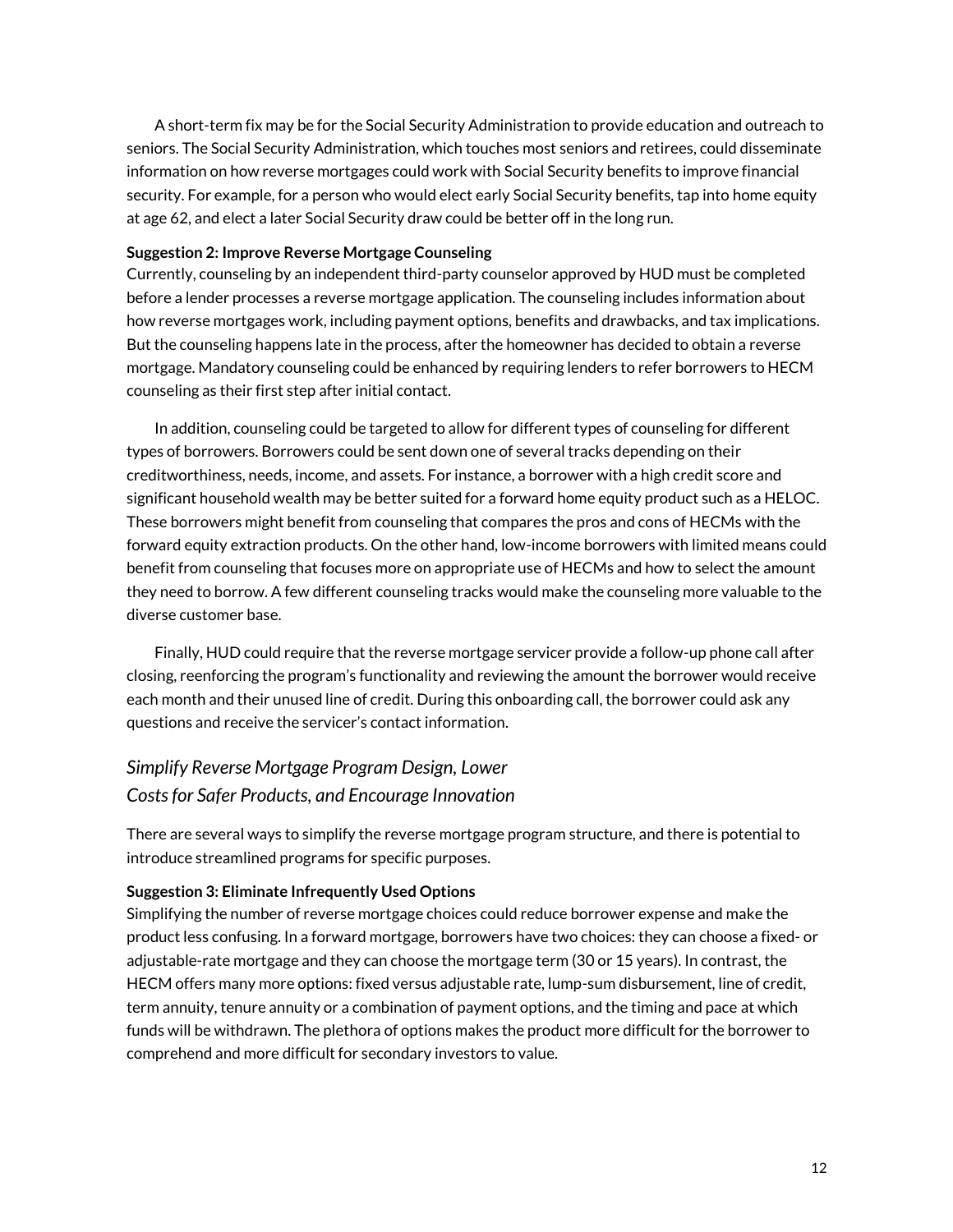Eliminating less frequently used features could simplify the product structure. Few borrowers tend to use the HECM annuities. According to the 2018 HUD annual report to Congress, 2 percent of borrowers opted for a term or tenure annuity, and another 4 percent opted to combine a term and tenure annuity with a line of credit.<sup>14</sup> These numbers have been reasonably constant over the past decade. Tenure annuities are particularly problematic for the Mutual Mortgage Insurance Fund, as they combine a life insurance feature (yet another option) with the reverse mortgage, essentially giving the borrower a payment for the rest of his or her life.

Another simplification would be to place a time limit on the line of credit disbursement option. Currently, the borrower can tap into this unused line of credit at any time, and the untapped portion of the line does not accrue interest. The line of credit stays open as long as the borrower remains in the home. Enforcing a time limit, such as 10 years, would provide more certainty to lenders (who must maintain liquidity) and to investors and the FHA.<sup>15</sup>

Proprietary reverse mortgage products—which serve borrowers who have home prices above FHA loan limits, or near the high end of these limits, suggesting they capture a more affluent market sector have a simpler structure than the HECM product. Most are single draw or have a fixed draw for four years, although the lines of credit are starting to grow. In the proprietary programs, the lines of credit have a 10-year draw period.

### **Suggestion 4: Streamline the Conversion of a Forward Mortgage into a Reverse Product**

More older adults have a mortgage in retirement and are making monthly payments on the forward mortgage. HECM rules require that borrowers pay off a forward mortgage if they have one, and more than 60 percent of HECM borrowers use at least a portion of their proceeds to pay off a forward mortgage.<sup>16</sup> Allowing for a program to convert the forward mortgage into a reverse mortgage in a streamlined fashion makes sense for many but not all of these borrowers.<sup>17</sup> It may not make sense for a borrower with a small outstanding balance on a first mortgage who wants to borrow an additional amount. But the one-time draw would make for a simpler structure with a fixed interest rate, potentially making the product more attractive to investors and, in a competitive market, reducing the rate charged to borrowers. It could also save on sales and marketing costs, which are the largest HECM cost after the up-front mortgage insurance premium. If the borrower already has an FHA forward mortgage, the process could be further expedited.

<sup>14</sup> US Department of Housing and Urban Development (HUD), *[Annual Report to Congress Regarding the Financial](https://www.hud.gov/sites/dfiles/Housing/documents/2018fhaannualreportMMIFund.pdf)  [Status of the FHA Mutual Mortgage Insurance Fund](https://www.hud.gov/sites/dfiles/Housing/documents/2018fhaannualreportMMIFund.pdf)* (Washington, DC: HUD, 2018).

<sup>&</sup>lt;sup>15</sup> Putting a term limit on the line of credit disbursement option would also protect HUD from a "ruthless strategy" under which a borrower obtains a line of credit that opportunistically draws funds only if the value of the house falls below the approved line. In other words, borrowers can theoretically use the HECM as an insurance policy against falling home prices, creating losses for HUD. See Deborah Lucas, "Hacking Reserve Mortgage" (unpublished paper, Massachusetts Institute of Technology, 2015) for a description of the "ruthless strategy" and estimates of the impact. Thomas Davidoff and Jake Wetzel (unpublished manuscript, University of British Columbia, Sauder School of Business, 2014) show this strategy is rarely used.

<sup>&</sup>lt;sup>16</sup> Stephanie Moulton and Donald Haurin, "Unlocking Housing Wealth for Older Americans: Strategies to Improve Reverse Mortgages," in *New Approaches to Retirement Security* (Washington, DC: Brookings Institution; Evanston, IL: Northwestern University, Kellogg School of Management, forthcoming).

<sup>&</sup>lt;sup>17</sup> Moulton and Haurin, "Unlocking Housing Wealth."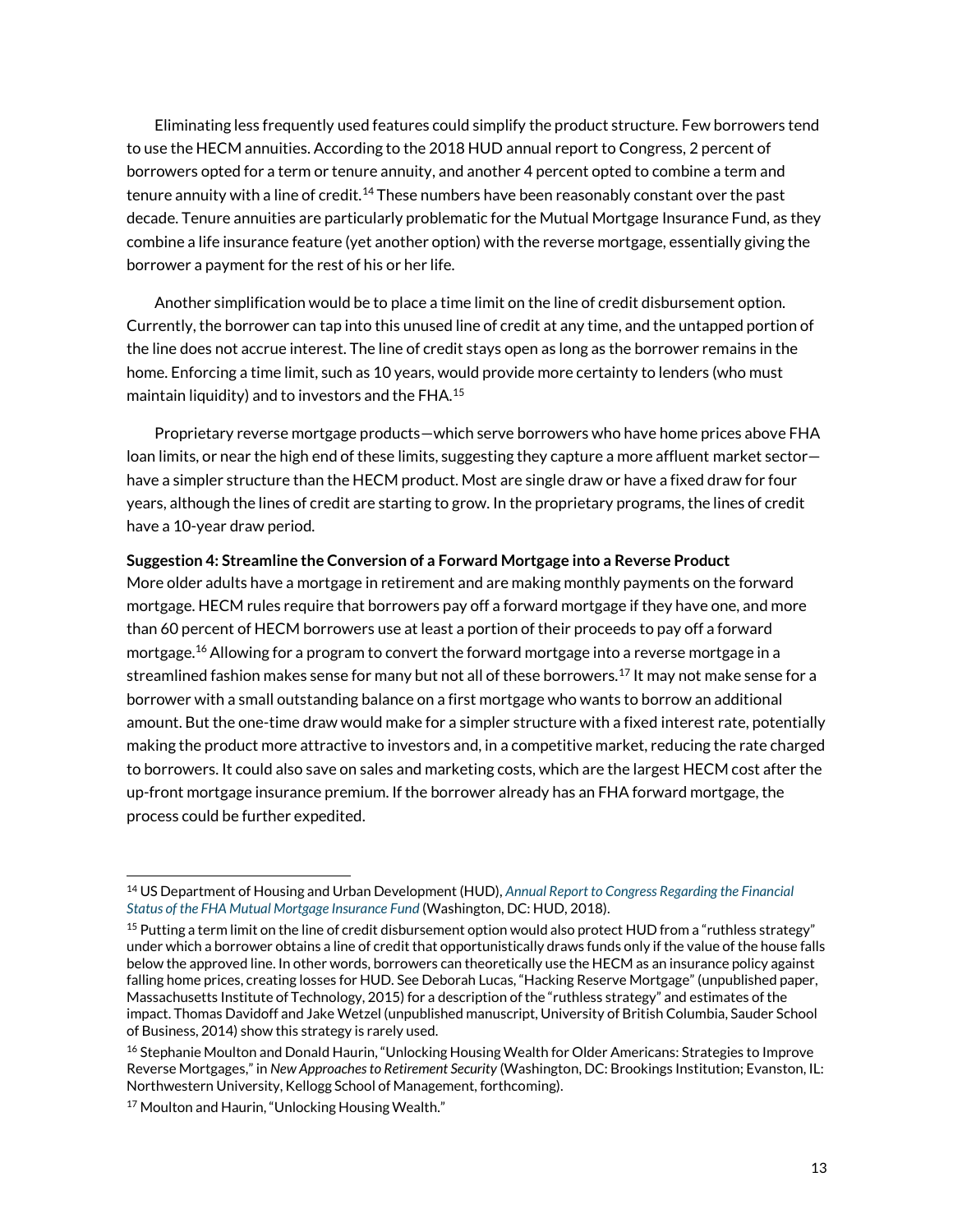### **Suggestion 5: Reintroduce a Modified Version of the HECM Saver Program**

In September 2010, HUD introduced the HECM Saver program as a low-cost vehicle for seniors who wanted a small disbursement and found the standard HECM premiums too expensive. This program eliminated the up-front premium, but the annual premium was the same as the standard HECM. Despite its low up-front cost, this program was discontinued in 2013 because of low demand. Reintroducing a version of this, with both lower up-front costs and lower annual fees, makes sense. Product features would include only an up-front draw and a strict cap on the loan-to-value ratio, which eliminates the risk to the Mutual Mortgage Insurance Fund. The underwriting could be streamlined to include an automated valuation model rather than a full home appraisal, further lowering expenses.

This is a simplified version of the tiered pricing recommendation suggested in the recent housing finance reform plan HUD presented to President Trump in September 2019, pursuant to the March 27, 2019, directive. $18$ 

### **Suggestion 6: Encourage the Development of Proprietary (non-HUD) Alternatives**

The market for proprietary products is small but growing. The development of the market, however, has been limited by two obstacles. First, most borrowers qualify for the government program; loan limits are \$726,525 nationwide.<sup>19</sup> Second, some states have rules that do not allow nongovernmental alternatives. These states are Iowa, Massachusetts, Maryland, Minnesota, Tennessee, Wisconsin, and West Virginia.

Reducing loan limits from the current level of \$726,525 would encourage the development of alternative products, promoting competition and innovation. These non-HECM products will not offer borrowers the same flexibility as the government products, but they may do a better job meeting the needs of this segment of the market. And if HECM loan limits were reduced, it would likely force states who do not allow proprietary products to reevaluate their rules. Over time, the importance of the second obstacle would recede.

But a policy change like this should be made with eyes wide open. HUD should calculate if and by how much these high-balance mortgages cross-subsidize the lower-balance loans and make sure the financial impact is manageable.

## *Redesign Programs to Reduce Foreclosure Frequency and Loss Severity*

There are several changes that can lower foreclosure frequency and loss severity. We examine two apiece in suggestions 7 and 8.

### **Suggestion 7: Implement Changes That Reduce Foreclosure Frequency**

 $\overline{a}$ 

Reverse mortgages can enter into foreclosure if a borrower fails to pay taxes and insurance. Borrowers who skip a tax or insurance payment have two years to bring it current before the loan can be foreclosed upon; meanwhile, the servicer advances the funds, adding the amount advanced to the

<sup>18</sup> US Department of Housing and Urban Development (HUD), *[Housing Finance Reform Plan: Pursuant to the](https://www.hud.gov/sites/dfiles/Main/documents/Housing-Finance-Reform-Plan0919.pdf)  [Presidential Memorandum Issued March 27, 2019](https://www.hud.gov/sites/dfiles/Main/documents/Housing-Finance-Reform-Plan0919.pdf)* (Washington, DC: HUD, 2019).

<sup>&</sup>lt;sup>19</sup> This is derived as 150 percent of the Federal Housing Finance Agency's conforming loan limit of \$484,350; Fannie Mae and Freddie Mac can lend up to \$726,525 in a limited number of high-cost areas.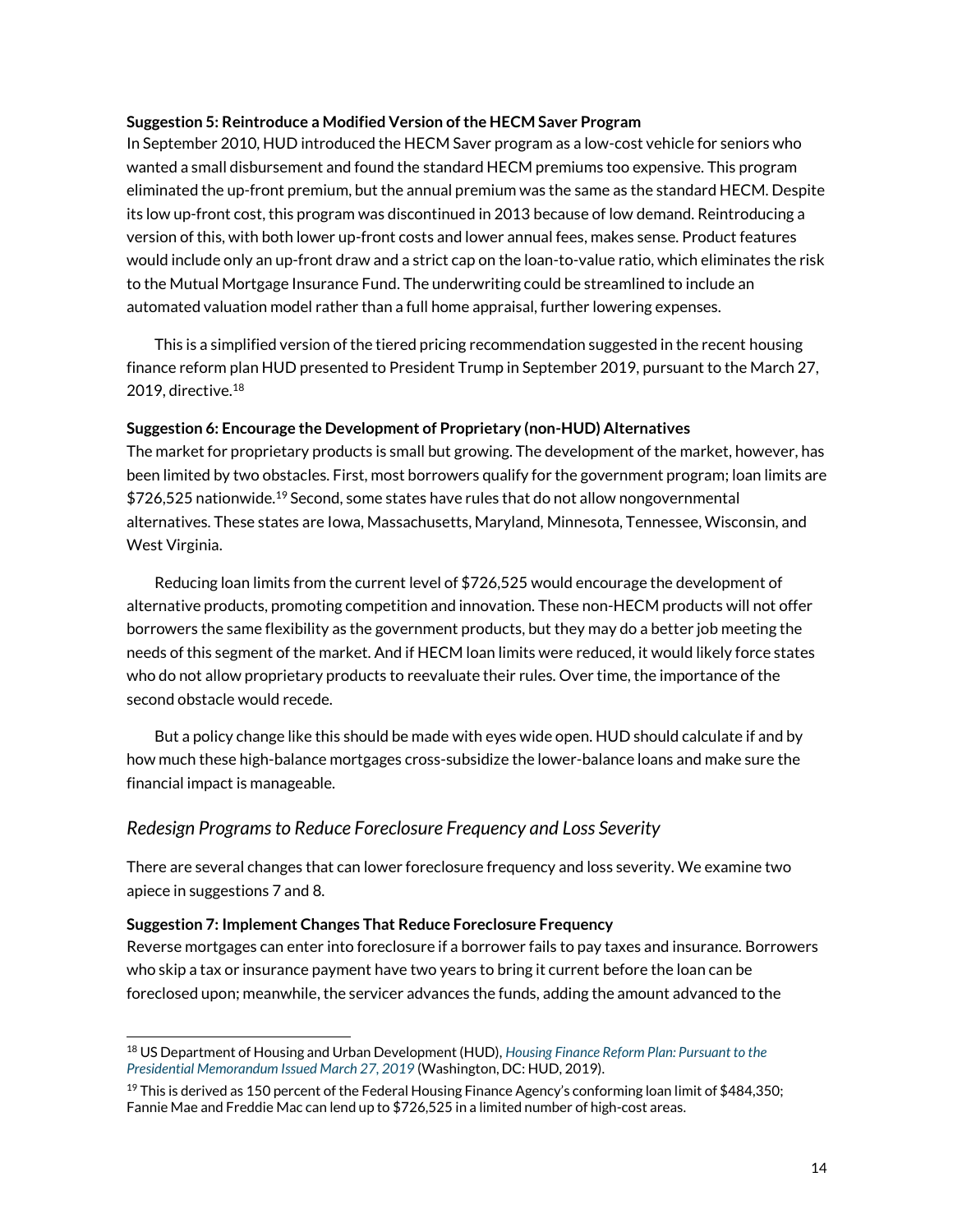borrower's HECM balance. The simplest way to avoid tax and insurance defaults is to escrow the funds. There are several opportunities for program improvements that would result in lower foreclosure frequencies and lower loss severities.

This is hardly a new insight. In April 2015, HUD changed the program to include a borrower financial assessment. If the borrower's financial condition falls below a certain level, taxes and insurance must be escrowed. This has reduced the default rate. Research by NewView Advisors shows that the tax and insurance default rates, at 37 to 45 months, have declined from 6.9 percent before the financial assessment was implemented to 2.1 percent after the assessment was implemented.<sup>20</sup>

This process can be improved further by making an escrow account the default through the inclusion of a life expectancy set-aside (LESA). For fiscal year 2018, about 14 percent of HECM borrowers have fully funded LESAs. In a fully funded LESA, the servicer pays the property taxes and insurance.<sup>21</sup> The borrower could ask for a waiver of this requirement by completing a detailed financial assessment (currently required for all borrowers). Meeting the hurdle in this assessment would waive the LESA requirement.

Second, if the taxes and insurance are not escrowed, reminding borrowers of their obligations can reduce foreclosure frequency. Moulton and coauthors showed that simple automated quarterly mail reminders to HECM borrowers about future property tax and insurance payments reduced tax and insurance default rates by as much as half. $^{22}$  Requiring this of servicers is an easy change.

#### **Suggestion 8: Implement Program Changes to Reduce Loss Severity**

In the forward market, foreclosure is the worst alternative for both the borrower and the holder of the risk. Foreclosure alternatives (e.g., short sales, deed in lieu of foreclosure) are preferable. The Cash for Keys program, announced in 2017, was an attempt to transfer this process to the reverse market.<sup>23</sup> Currently, the servicer can pay a borrower (and be reimbursed by HUD) for relocation expenses up to \$3,000, in exchange for the borrower granting the servicer the legal right to dispose of the property via a deed in lieu of foreclosure. But this applies only to HECMs originated after September 2017. This program could be improved by (1) allowing the servicer to use Cash for Keys on HECMs originated before 2017 and (2) giving the servicer the flexibility to make a payment greater than \$3,000. In many states, particularly judicial foreclosure states, it takes years to foreclose, during which time the property deteriorates. Allowing for a larger payment would be cost-effective. In addition, servicers should have the flexibility to make larger payments if the servicer can show it is in HUD's financial interest.

L

<sup>&</sup>lt;sup>20</sup> "Financial Assessment Is Working (Part V)," NewView Advisors blog, June 27, 2019, [https://www.newviewadvisors.com/commentary/financial-assessment-is-working-part-v/.](https://www.newviewadvisors.com/commentary/financial-assessment-is-working-part-v/) 

<sup>&</sup>lt;sup>21</sup> Cheryl Walker, Kasey Watson, and John Olmstead, "HECM Update," presentation given at the 2018 National Reverse Mortgage Lending Association Annual Conference and Expo, San Diego, CA, October 29, 2018, [https://www.nrmlaonline.org/wp-content/uploads/2018/10/FHA-HECM-Update.pdf.](https://www.nrmlaonline.org/wp-content/uploads/2018/10/FHA-HECM-Update.pdf)

<sup>22</sup> Stephanie Moulton, J. Michael Collins, Cäzilia Loibl, Donald R. Haurin, and Julia Brown, *Reminders to Pay Property Tax Payments: A Field Experiment of Older Adults with Reverse Mortgages* (New York: SSRN, 2019).

<sup>&</sup>lt;sup>23</sup> Dana T. Wade (general deputy assistant secretary for housing), "Implementation of HUD's January 2017 Home Equity Conversion Mortgage (HECM) Final Rule," mortgagee letter to all FHA-approved mortgagees and all HUDapproved housing counselors, August 24, 2017[, https://www.hud.gov/sites/documents/17-11ML.PDF.](https://www.hud.gov/sites/documents/17-11ML.PDF)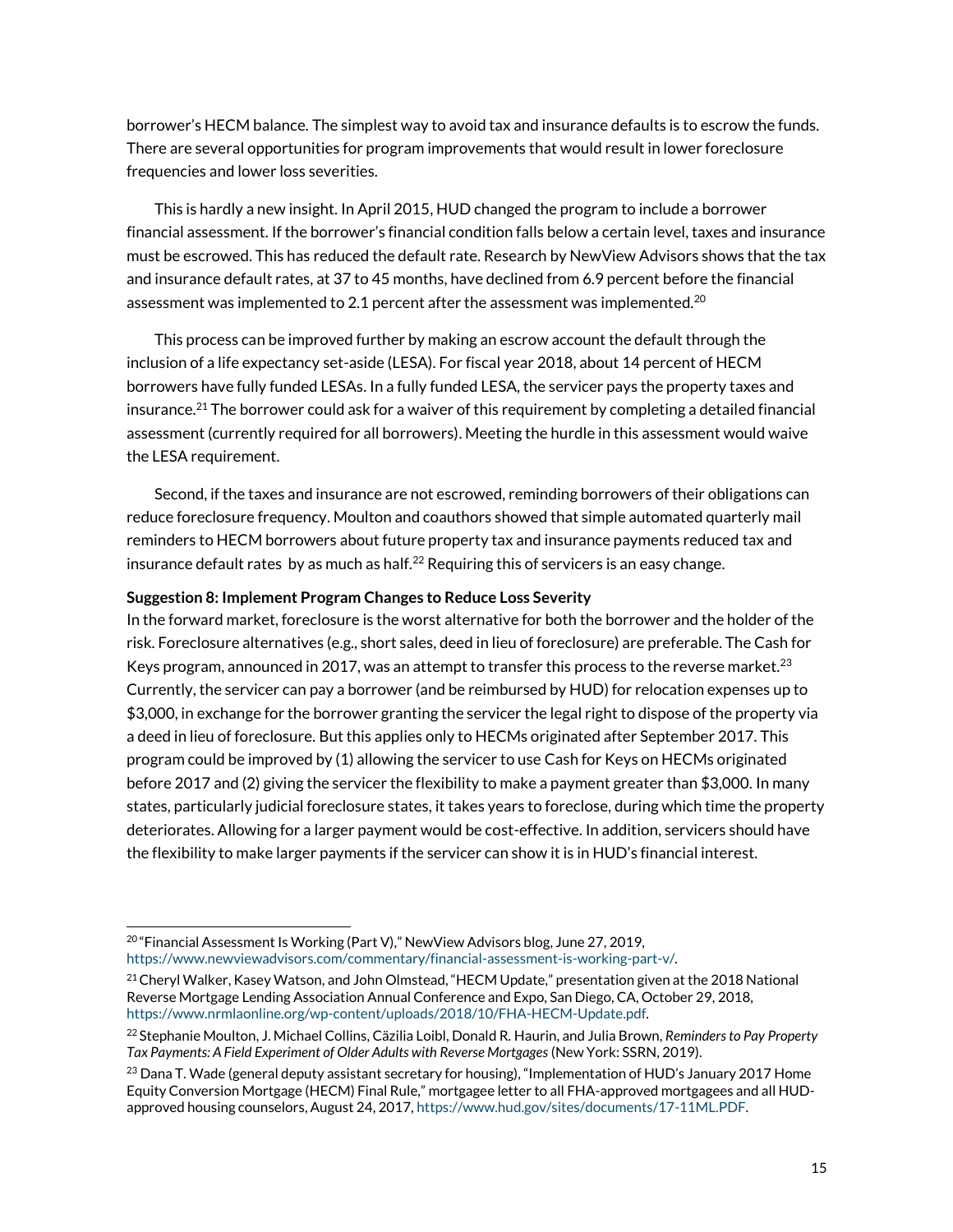Finally, changing servicing protocol could make a big difference. HECM loans are generally pooled into Ginnie Mae securities and sold to investors. Currently, when the value of the loan reaches 98 percent of the initial claim amount, the servicer must pull the loan out of the Ginnie Mae pool; the loan is either (1) assigned to the FHA or (2) held by the reverse mortgage servicer on the servicer's balance sheet. Loans that qualify are generally assigned, as holding these loans on the servicer's balance sheet is expensive.

A loan cannot be assigned (it does not qualify) if it has tax or insurance delinquencies or if the servicer is working with the borrower on loss mitigation, the home is being foreclosed upon, the borrower is in bankruptcy, or the loan is inactive because the borrower has died or has moved out. If the loan cannot be assigned to the FHA, the servicer will hold and service the loan through resolution. Actuarial studies indicate that close to 60 percent of the loans are not assigned because they do not meet the FHA's assignment eligibility criteria. $^{24}$ 

It is evident when comparing the losses on loans that are assigned versus those that are not assigned that the loss severity is higher on the loans that are assigned. Assigned loans have a loss rate of roughly 42 percent—which includes the difference between the estimated value and the sales price, the costs of the sale, and the costs of maintaining the property until it is sold—versus 12 percent on loans that are not assigned.<sup>25</sup>

The fact that loss severities are so much lower on unassigned loans reflects two realities:

**FHA** policies do not maximize the value of the properties

 $\overline{a}$ 

servicer incentives, in combination with their specialized knowledge, reduces losses

For example, the FHA does not foreclose on properties with tax and insurance defaults, even though it is entitled to do so. If servicers are not paying taxes and insurance, they might not be maintaining the home, resulting in the need for more proactive servicing to mitigate losses. Moreover, in many cases, the taxes and insurance are unpaid, as the home is vacant, which can be detrimental to its value. It is not clear how closely the FHA monitors vacancies.

Servicers are better at monitoring the properties, often reminding the borrower to make the tax and insurance payments to avoid foreclosure. They also dispose of properties faster, as servicers usually lose money if the house is vacant and deteriorating. In contrast, contractors employed by HUD are often less experienced than the original servicers. The contract terms they operate under often lack strong performance measures, positive incentives for positive outcomes, and penalties for negative outcomes, which hamper the FHA's ability to take action for poor execution.

Losses can be reduced in several ways. First, HUD could continue to accept assignment of the HECM loans but allow servicing to be performed by the current servicers. That is, the FHA would hold

<sup>24</sup> Integrated Financial Engineering, *[Actuarial Review of the Federal Housing Administration Mutual Mortgage Insurance](https://www.hud.gov/sites/documents/ACTUARIALMMIFHECM2016.PDF)  [Fund HECM Loans for Fiscal Year 2016](https://www.hud.gov/sites/documents/ACTUARIALMMIFHECM2016.PDF)* (Washington, DC: US Department of Housing and Urban Development, 2016).

 $^{25}$  For more on the loss calculations, see Laurie Goodman and Edward Golding. "The FHA Can Improve Its Reverse Mortgage Program by Changing Servicing Protocol," *Urban Wire* (blog), Urban Institute, May 31, 2019, [https://www.urban.org/urban-wire/fha-can-improve-its-reverse-mortgage-program-changing-servicing-protocol.](https://www.urban.org/urban-wire/fha-can-improve-its-reverse-mortgage-program-changing-servicing-protocol)